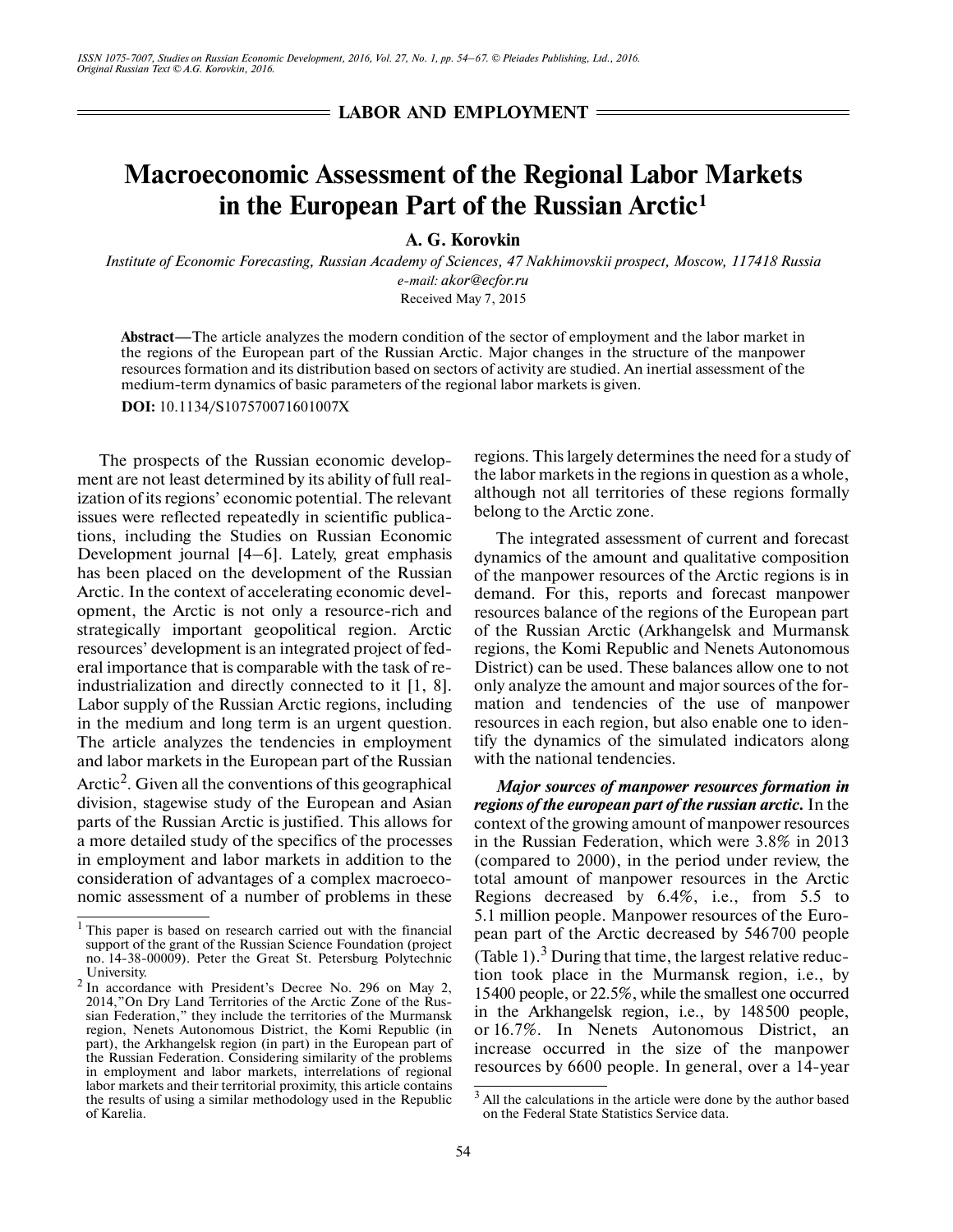| Region                                                          | 2000    | 2005    | 2007    | 2010    | 2012    | 2013    | 2013/2000, % |
|-----------------------------------------------------------------|---------|---------|---------|---------|---------|---------|--------------|
|                                                                 |         |         |         |         |         |         |              |
| <b>Russian Federation</b>                                       | 89031.2 | 92250.5 | 93594.0 | 92958.8 | 92847.0 | 92388.6 | 103.8        |
| European part of the Arctic                                     | 2793    | 2581    | 2573    | 2493    | 2285    | 2 2 4 6 | 80.4         |
| share in the resources of the RF, %                             | 3.1     | 2.8     | 2.7     | 2.6     | 2.4     | 2.4     |              |
| Republic of Karelia                                             | 472.9   | 446.5   | 449.0   | 434.3   | 387.4   | 380.7   | 80.5         |
| share in the resources of the European<br>part of the Arctic, % | 17.1    | 17.5    | 17.7    | 17.7    | 17.2    | 17.2    |              |
| Komi Republic                                                   | 728.4   | 662.1   | 652.6   | 634.5   | 577.9   | 567.2   | 77.9         |
| share in the resources of the European<br>part of the Arctic, % | 26.4    | 26.0    | 25.7    | 25.8    | 25.7    | 25.7    |              |
| Arkhangelsk Region                                              | 887.5   | 834.9   | 836.4   | 810.5   | 752.5   | 739.0   | 83.3         |
| share in the resources of the European<br>part of the Arctic, % | 32.1    | 32.7    | 33.0    | 33.0    | 33.5    | 33.5    |              |
| <b>Nenets Autonomous District</b>                               | 30.3    | 31.8    | 35.6    | 35.0    | 36.4    | 36.9    | 121.8        |
| share in the resources of the European<br>part of the Arctic, % | 0.5     | 0.6     | 0.6     | 0.6     | 0.7     | 0.7     |              |
| The Murmansk District                                           | 673.5   | 606.1   | 598.9   | 579.1   | 530.3   | 522.1   | 77.5         |
| share in the resources of the European<br>part of the Arctic, % | 24.4    | 23.8    | 23.6    | 23.6    | 23.6    | 23.6    |              |

|             | Table 1. Dynamics of the size of the manpower resources in the regions of the European part of the Russian Arctic, thou- |  |  |  |
|-------------|--------------------------------------------------------------------------------------------------------------------------|--|--|--|
| sand people |                                                                                                                          |  |  |  |

**Table 2.** Changes in the elements of manpower resources balance by sources of formation in the European part of the Rus sian Arctic in the period of 2006–2013, thousand people

| Indicator                          | 2006    | 2008    | 2010     | 2011     | 2012     | 2013     |
|------------------------------------|---------|---------|----------|----------|----------|----------|
| Number of manpower resources       | $-4.5$  | $-27.3$ | $-88$    | $-242.5$ | $-296.9$ | $-335.5$ |
| able-bodied working-age population | $-16.1$ | $-65.2$ | $-127.1$ | $-291.9$ | $-365.5$ | $-412.9$ |
| foreign labor migrants             | 1.4     | 16.9    | 11.7     | 6.3      | 12       | 12.9     |
| persons over working-age and       |         |         |          |          |          |          |
| teenagers employed in the economy  | 10.2    | 21.0    | 27.5     | 42.9     | 56.6     | 64.5     |
| of them:                           |         |         |          |          |          |          |
| persons of over working age        | 8.5     | 20.7    | 27.7     | 43.0     | 56.1     | 64.3     |

period, a gradual decrease took place in the labor force share of the regions of the European part of the Rus sian Arctic in the total national number.

In the manpower resources structure, based on the sources of the formation, more than 90% are catego rized as part of the able-bodied working-age popula tion. Accordingly, the decrease in this particular category of population has the greatest effect on the decrease in the size of manpower resources. In 2006– 2013, the decrease in able-bodied working-age popu lation in the European part of the Russian Arctic amounted to 412000 people (Table 2).

In turn, the decrease in the able-bodied working age population is due to a decrease in the working-age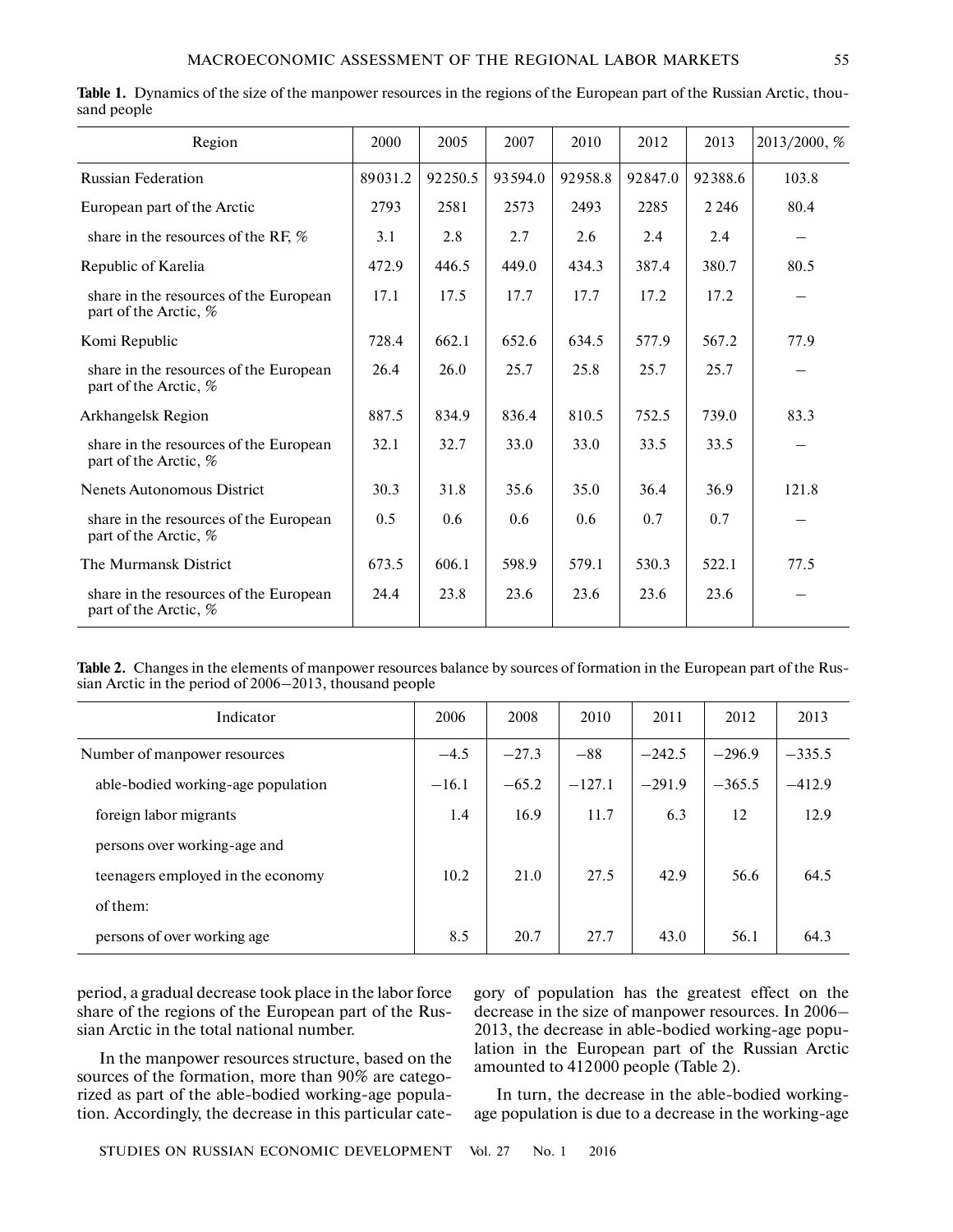

**Fig. 1.** Share of regions in the total decrease in the number of able-bodied working-age population of the European part of the Russian Arctic in 2006–2013.

population. In the context of this decrease, there is an increase in foreign labor migrants and workers outside the working age in the manpower resources structure by sources of formation in the regions of the European part of the Russian Arctic, which leads to decreased total losses of the manpower resources. The total increase in the number of employed individuals out side the working age in the review period amounted to 64500 people and, by 2013, reached 7.6% of the total size of the manpower resources compared to 4% in 2005, mostly due to the increase in the amount and, accord ingly, the proportion of people over working age.

An analysis of the contribution of each region to the change of the elements of the aggregated balance of the regions of the European part of the Russian Arc tic for 2006–2013 showed that the share of the Arkhangelsk region was 28%, the Komi Republic was 28%, the Murmansk region was 26%, and the Repub lic of Karelia was 19% of total decrease in the working age population (Fig. 1).

As noted above, in Nenets Autonomous District, there was an increase in the manpower resources during this period. The largest share in the increase in the number of foreign labor migrants falls to the Murmansk region (35%), while the smallest one occurred in Nenets Autonomous District (7%) (Fig. 2). In the regional structure of changes in the number of people over working-age and teenagers employed in the economy the largest ratio accounts for the Republic of Komi (30%), followed by the Murmansk region (27%), and the Arkhangelsk region (24%); the Republic of Karelia accounts for the smallest share (14%).

Apart from their own internal sources of labor resources formation and foreign labor migrants, inter nal Russian labor migration into the region can be allocated as a separate article of the resources of man power resources balance, the scale of which tends to grow in the last 9 years, and so in the long-run, its role in the different regions will be enhanced. According to



**Fig. 2.** Share of regions in the total change (increase) in the number of (a) foreign labor migrants and (b) persons over working-age and teenagers employed in the economy of the European part of the Russian Arctic in 2006–2013.

the employment survey, in 2011, the labor migration between the regions of the Russian part of the Arctic (the sum of arrivals and departures of labor migrants) amounted to 2700 of people and, in 2012, to 6600 people.

In 2 years, migration turnover between these regions and the rest of the subjects of the Russian Fed eration amounted to 23600 and 37600 people, accordingly, and in both years, migration exchange between the regions of the European part of the Rus sian Arctic had a positive balance (1600 and 2100 peo ple). In the structure of arriving internal Russian migrants the share of labor migrants in certain periods amounted to more than 60% (in the Komi Republic and the Arkhangelsk region). Nevertheless, in 2005– 2012 not a single region had a stable positive labor migration balance. The detailed analysis of interre gional labor migration in the regions of the European part of the Russian Arctic is presented in [13].

Table 3 shows the structure of manpower resources balances by sources of formation of five subjects of the Russian Federation in 2013. The able-bodied working-age population accounts for the largest share and, after them, there are people of senior working age employed individuals in the economy, as well as for eign or internal labor migrants. In Nenets Autono mous District, the number of internal labor migrants is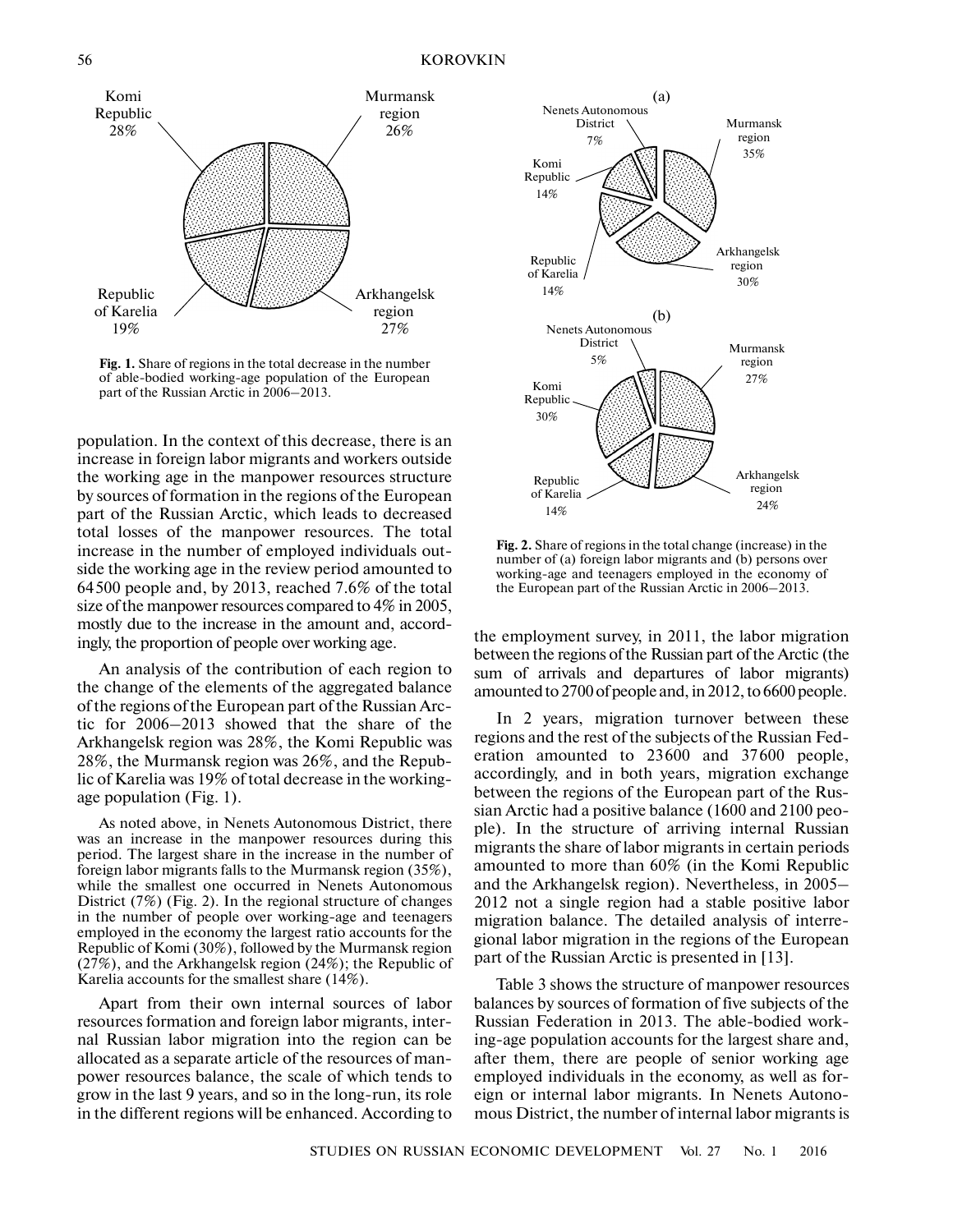| Manpower resources                 | Murmansk<br>Region | Arkhangelsk<br>Region | Republic<br>of Karelia | Komi<br>Republic | Nenets Autono-<br>mous District |
|------------------------------------|--------------------|-----------------------|------------------------|------------------|---------------------------------|
| Able-bodied working-age population | 468.7              | 680.4                 | 350.8                  | 510.7            | 25.7                            |
| Domestic labor migrants            | 4.4                | 0.5                   | $-2$                   | 8.1              | 3.9                             |
| Foreign labor migrants             | 5.4                | 5.1                   | 4.5                    | 6.5              | 1.6                             |
| Persons over working age.          | 43.0               | 52.5                  | 25.4                   | 41.3             | 5.6                             |
| <b>Teenagers</b>                   | 0.6                | 0.4                   | 0.0                    | 0.5              | 0.1                             |

| Table 3. Number of manpower resources based on sources of formation by regions in 2013, thousand people |  |  |  |
|---------------------------------------------------------------------------------------------------------|--|--|--|

**Table 4.** Distribution of the manpower resources in the European part of the Russian Arctic by spheres of activities, 2000– 2013, thousand people

| Indicator                                                                               | 2000   | 2005   | 2007   | 2009   | 2011   | 2013   | 2013/2000,<br>% | 2013/2005,<br>% |
|-----------------------------------------------------------------------------------------|--------|--------|--------|--------|--------|--------|-----------------|-----------------|
| Manpower resources                                                                      | 2792.6 | 2581.4 | 2572.5 | 2518.2 | 2338.9 | 2245.9 | 80.4            | 87.0            |
| Average annual number of<br>employed individuals in the<br>economy                      | 1851.3 | 1899.0 | 1927.7 | 1885.6 | 1842.3 | 1797.1 | 97.1            | 94.6            |
| Working-age day-release stu-<br>dents                                                   | 200.4  | 219.5  | 199.1  | 170.4  | 150.3  | 132.8  | 66.3            | 60.5            |
| Able-bodied working-age pop-<br>ulation                                                 |        |        |        |        |        |        |                 |                 |
| not employed population in<br>the economy and not studying<br>in the educational system | 466.6  | 286.2  | 301.7  | 282.1  | 195.6  | 180.2  | 38.6            | 63.0            |
| Unemployed population<br>(ILO)                                                          | 273.9  | 176.8  | 143.9  | 180.2  | 150.7  | 135.9  | 49.6            | 76.8            |

2.5 times higher than the number of foreign ones and, in the Komi Republic, the same ratio is 1.2. In the Republic of Karelia, the balance of internal labor migration is negative.

According to the Government order of March 20, 2015 No, 257 [4], the notions of the subjects of the Russian Federation on foreign manpower resources intake arriving into the Russian Federation by visa must meet a number of criteria, such as the impossibil ity of satisfying the demand in manpower resources by means of intake from other regions of the Russian Federation. Therefore, monitoring the scale and dynamics of interregional labor migration, as well as its display in the manpower resources balance of the subjects of the Russian Federation are important for labor supply of the regions.

*Main directions of manpower resources use in the regions of the european part of the russian arctic.*

Dynamics of the distribution of the manpower resources balance in the European part of the Russian Arctic is characterized by a decrease in all of its ele ments. In 2013, the average annual number of employed individuals in the economy decreased by 2.9% compared to 2000. If one takes 2005 as a basis for comparison, the decrease amounts to 5.4% (Table 4) due to the positive growth rates of the average annual number of individuals employed in 2000–2007. In 2008, positive dynamics of the indicator changed to negative and, in the following years, the number of employed individuals did not reach its precrisis level.

In the dynamics of the number of the working-age day-release students, two periods can be distinguished as follows: until 2004, it increased and, in the follow ing years, it decreased until 2013. Overall, the number of working-age day-release students decreased by 33.7%. In the dynamics of able-bodied working-age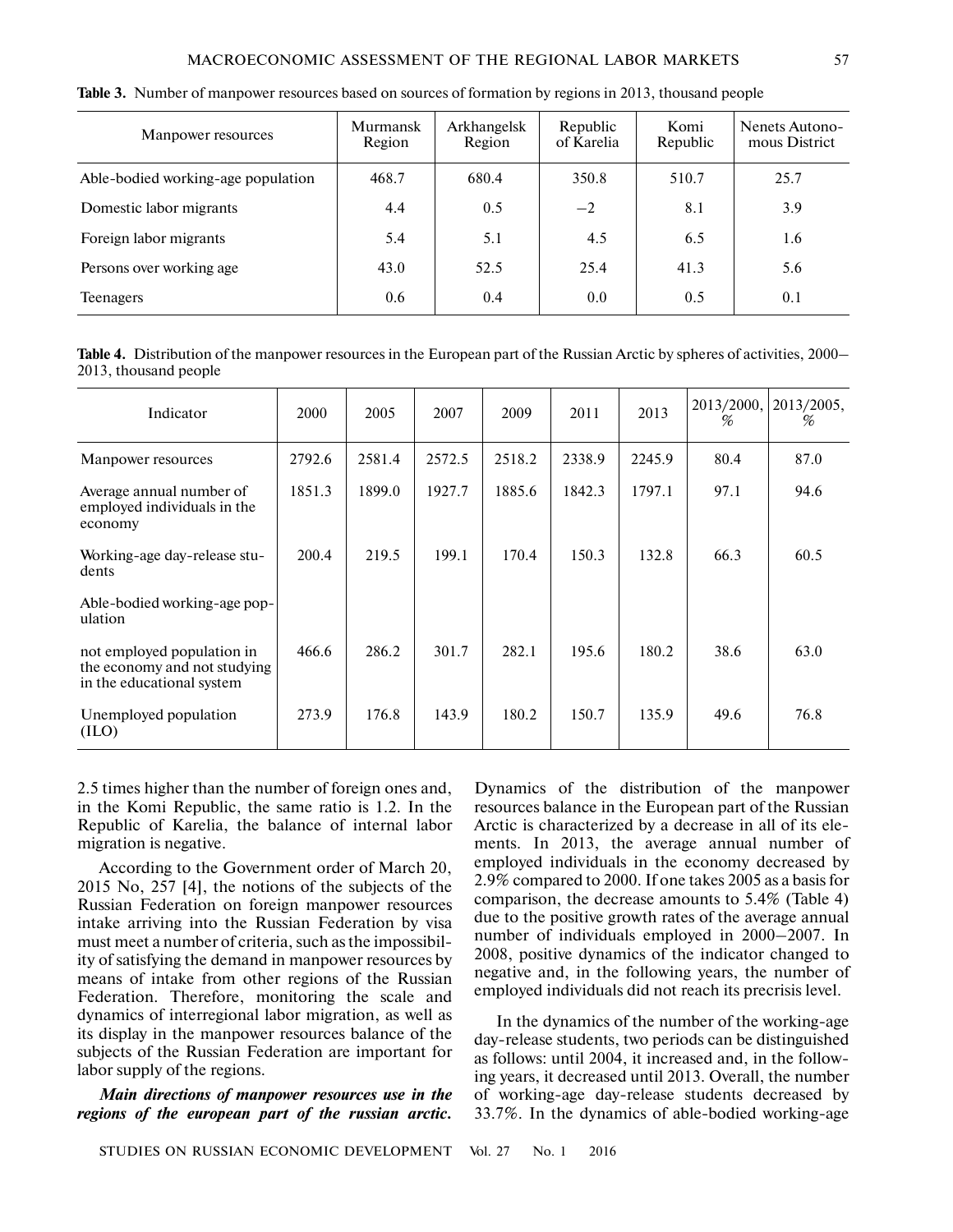population not employed in the economy and not studying in the educational system (military person nel, Russian citizens working abroad, housekeepers and others) there are no pronounced prolonged peri ods of stable growth or decrease. However, as a whole, the number decreased by 286 400 people in the period under review. The number of unemployed individuals decreased by half (hereinafter, unemployment is mea sured according to the International Labor Organiza tion (ILO)). In 2013, the unemployment rate in the regions included in the European part of the Russian Arctic was 7% (in 2000, it was 13%). Three periods could be distinguished in the dynamics of unemploy ment, i.e., 2000–2002, 2004–2007, and 2010–2012, during which it was decreasing.

As in 2013, four-fifths of the manpower resources of the regions under consideration, or 1797000 peo ple, were employed in the economy. The able-bodied working-age population not employed in the economy and not studying in the educational system amounted to 8% of the manpower resources. The shares of unemployed population and day-release students of working age amounted to 6%.

A regional analysis revealed that changes in labor resource distribution are directed differently in differ ent regions of the Russian Federation.

Two periods could be clearly distinguished in the Mur mansk region, i.e., 2000–2006 and 2007–2013, in which both positive and negative rates of employment growth were observed. During the first seven years, the number of employed individuals increased by 23000 people. The max imal growth rate in the number of employed individuals was observed in 2000. However, the tendency of the employed population to grow was very modest and ran its course rather quickly. During the second period, negative tenden cies were observed in employment, i.e., the number of employed individuals decreased by 25000 people. Thus, by 2013, this decrease negated the increase in employment of the previous period. The share of employed population in the total size of the manpower resources grew inexorably from 64% in 2000 to 80.2% in 2013 due to the decrease in shares of the rest of the manpower resources categories. During the reviewed period, the share of unemployed pop ulation decreased from 14 to 6.5%, while it had opposite dynamics to the number of employed individuals. From 1999 up to the crisis of 2008–2009, the number of unem ployed individuals was decreasing. During 2008–2010, unemployment in the regional labor market increased by 30%, and a noticeable decrease was only observed starting in 2012. Thus, the decrease in the number of employed indi viduals was accompanied by growth in unemployment and an increase in the number of foreign labor migrants in the regional labor market. Although the ratio of foreign man power resources is relatively small (about 1% of total num ber of employed individuals), the preservation of high growth rates of this category can lead to substantial changes in the structure of employed population in the long run.

The share of working-age day-release students in the regional manpower resources fluctuates from 5.1% (2013) to 7.6% (2014), and its dynamics can be divided into two timeslots, i.e., 2000–2004 and 2005–2013, which are peri-

ods of growth and decrease, respectively. In the 14-year period, the total decrease in this category of the population amounted to 12400 people. In 2002, the share of able-bod ied working-age population not employed in the economy and not studying in the educational system in the structure of manpower resources was 20% and, in 2011, it was 7.4%; in absolute terms, it decreased by 85000 people.

In the dynamics of the number of employed individuals in the Republic of Karelia, one can distinguish three periods with different tendencies of development with a certain degree of conditionality. In the first period (2000–2003), a marked increase in the number of employed individuals was observed. During the second period (2004–2007), there were minimal changes in the number of employed individ uals (the growth rates were in the range of 99–101%). The economic crisis of 2008–2009 changed the situation in the regional labor market dramatically, which resulted in a sub sequent decrease in the number of employed individuals in the region by 68000 people by 2013. The share of this man power resources category grew by 10 pp, i.e., from 70% in 1999 to 80% in 2014. For most of this period, the decrease in the number of employed individuals occurred simultaneously with the decrease in the number of unemployed individuals; i.e., there was an even larger decrease in the number of economically active population (compared to the number of employed individuals).

Let us note that the dynamics of the number of unem ployed individuals and the size of the able-bodied working age population not employed in the economy and not studying in the educational system were in antiphase. In 2006, in the context of the dramatic growth in the latter, unemployment was minimal. The subsequent decrease in the number of the able-bodied working-age population not employed in the economy and not studying in the educa tional system was accompanied by noticeable growth in the number of unemployed individuals. A similar situation but with smaller oscillatory amplitude was observed in 2012– 2013. In 2004, the share of working-age day-release stu dents in the manpower resources structure reached its max imum at 9.4%; in 2013, it was 6.4%. This number increased until 2003, and then decreased up to 2013; the decrease over the whole period amounted to 18500 people.

In the Arkhangelsk region, the number of employed individuals in the economy amounted to 80% of the regional manpower resources in 2013. Compared to 2000, the share of employed population in the total manpower resources increased noticeably due to decreased shares of all the other categories. With certain reservations, 2000–2007 can be characterized as a period of growth in the number of employed individuals in the region. The negative growth rate of employment is characteristic of the second half of the considered time interval (2008–2013). The total growth in the number of employed individuals in the region was twice as large as its decrease during the second period, i.e., 36 500 people compared to 15800 people. In 2013, the share of the second largest category, which consisted of able-bod ied working-age population not employed in the economy and not studying in the educational system accounted for 9.1% of the regional manpower resources. The ratio of the third largest group in the manpower resources structure based on directions of use (6.1% of their total number in 2013), i.e., of working-age students, was decreasing (by 2.8 pp from the maximal 8.9% in 2004). In absolute terms, the decrease in this category of the population amounted to 28000 people, down from 73700 in 2004 to 45000 people in 2013. In 2013, the share of unemployed population in the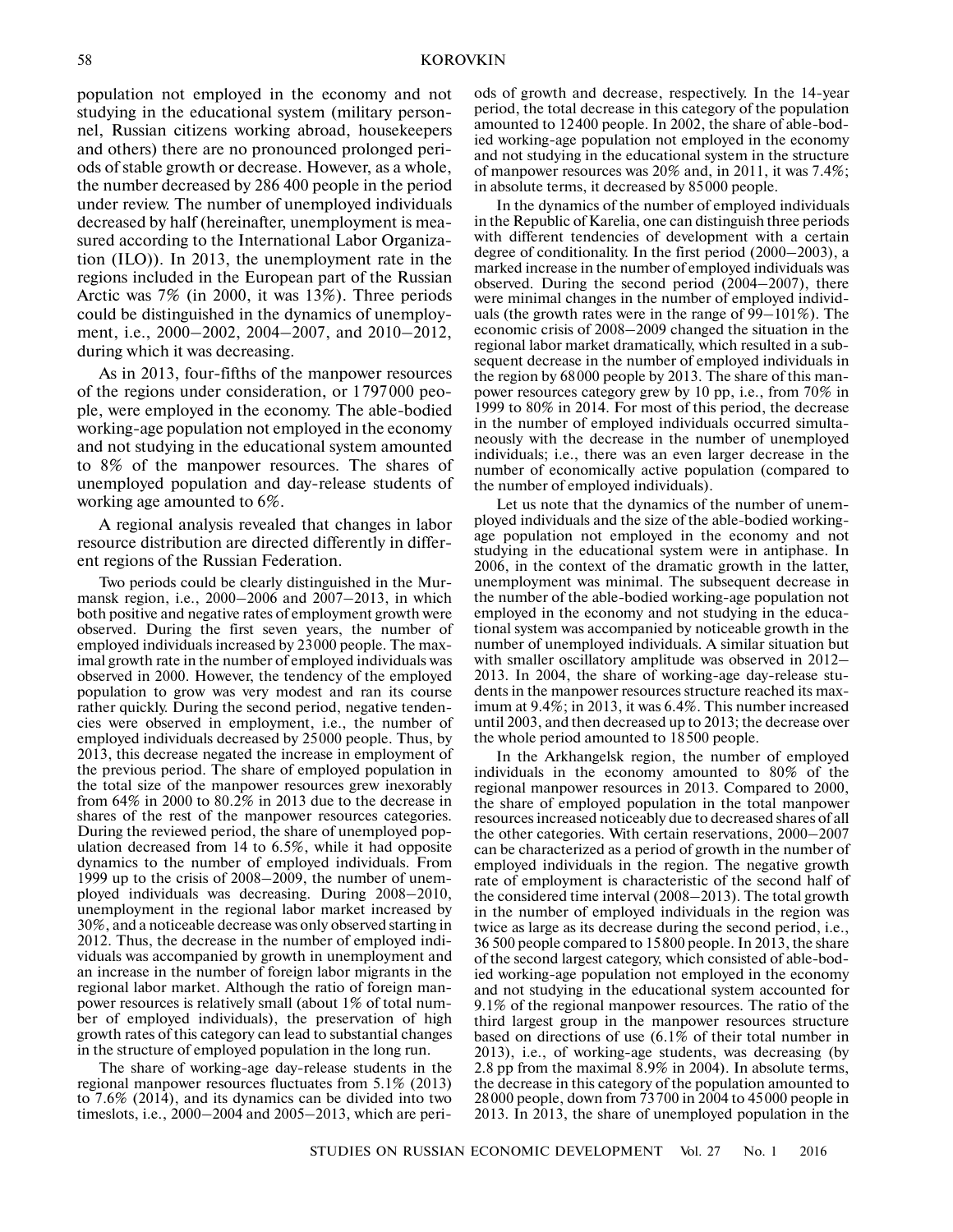total size of the manpower resources amounted to 5.2%. In 1999–2000, the ratio of this category was 10–12.2%. Dur ing the period under review (2000–2013), the unemploy ment rate decreased from 13 to 6%.

In the dynamics of the employed population in the economy of the Komi Republic, periods of its growth (2000–2004), stabilization (2004–2008), and decrease (2009–2013) can be distinguished. By 2013, the number of employed individuals decreased by 30000 people, or 5% compared to 2008. After the crisis of 2008–2009, the num ber of unemployed individuals decreased substantially. In 2006–2008 and 2010–2012, the number of unemployed individuals had similar dynamics; i.e., after the crisis, the labor market returned to its former path, but with different absolute values. Furthermore, in 2013, the situation in the labor market became even more serious. In 2013, the able bodied working-age population not employed in the econ omy and not studying in the educational system (the second largest category in the total size of the manpower resources) amounted to 9.1% of the regional manpower resources. The ratio of the third largest category in the manpower resources structure based on the directions of use (in 2012, 6.2% of their total number) to working-age students also decreased by 3.2 pp from the maximal 9.4% in 2004. In absolute terms, a decrease in their number from 62000 in 2004 to 35000 people in 2013 took place. The rate of unemploy ment in the region is higher than the national average and higher than the average for the Northwest Federal District (in 2013, it was 7.4%).

In the manpower resources distribution of Nenets Autonomous District, the number of employed individuals dominates more clearly than in other regions; in 2013, it amounted to 90% of the total manpower resources of the region. Compared to 2000, the share of employed popula tion increased substantially due to the decrease in all the other categories. Two stages can be distinguished in the dynamics of employed population. In 1999–2007, the number of employed individuals increased. The second stage includes the recession (2008–2010) and economic recovery (2011–2013), which resulted in the return of the employed population to the pre-crisis level and then sur passing it. The second largest category is unemployed. In 2013, the share of unemployed population in the total size of the manpower resources amounted to 4.4%. The rate of unemployment is not high. In 2013, it was 4.6%, but the instability of this indicator is worth noting, as well as the number of unemployed individuals. In retrospect, one can not say that the tendency of low unemployment rate will be long-term, although, as noted above, until 2008, the num ber of employed individuals grew and yet, in 2003 and 2005, bursts of rising unemployment were observed. However, one can give a counterexample too. In the crisis period, a decrease in employment did not lead to a corresponding increase in the number of unemployed individuals, i.e., the share of employed individuals temporarily left the labor market. In general, one can note uneven dynamics in the number of unemployed individuals and alternating periods of its reduction and increase. The ratio of the third largest category in the structure of manpower resources (3.5% of their total number), i.e., working-age students, also decreased in the period of 2004–2013 by almost 2.6 pp. In absolute terms, the reduction amounted to 600 people.

*Structure of employed population based on types of economic activities by OKVED section.* In order to assess the changes in the corresponding structure of

employment, the reference rates of growth in the number of employed individuals based on the types of economic activities for 2000–2013 were analyzed (2000 was the reference year). The analysis showed that all types of economic activity could be divided into several groups according to the dynamics of the number of employed individuals in them. The first group (six OKVED sections) includes the types of activities with substantial growth in the number of employed individuals (10% and more) in 2000–2013. Changes took place in the regions were similar in direction but different in intensity.

Maximal growth in the number of employed individuals (135%) occurred in section J ("Financial Activities") (Table 5). In the three of the five regions, i.e., Murmansk and Arkhangelsk regions and the Republic of Karelia, this type of activity occupied the first and the second places with regard to an increase in employed individuals; Nenets Autonomous District did not hold key positions. Overall, in the five subjects, employment in sections H ("Hotels and Restaurants") and F ("Construction") increased by one third. The general increase by the growth rates of 116– 146% in section F occurred in all regions. The largest growth in employment in these sections took place in Nenets Autonomous District. The increase in each of these sections was more than 20% in the Republics of Karelia and Komi, and Murmansk region. In sections L ("Public Administration and Military Security; Compulsory Social Security") and G ("Wholesale and Retail; Repair of Motor Vehicles, Motorcycles, Household Goods and Personal Items"), employment increased by one-fourth (24%). In the subjects, the growth rate in sector L was in the range of 16–20%. In the five regions overall the number of employed individuals in section E "Production and Distribution of Electric Energy, Gas and Water" increased by 21%, which was accompanied by growth in according employment in each region.

The second group includes three OKVED sections in which a moderate increase in the number of employed individuals took place. Unlike the first one, this group is characterized by mixed trends in the sub jects.

In general, the growth rates in sections I ("Transport and Communication", K "Real Estate Operations, Renting and Business Activities") and O ("Other Community, Social and Personal Services") amounted to 102–109%. In this context, there was a decline, albeit a slight one, in Arkhangelsk and Murmansk regions by 3 and 1%, accord ingly. In 2013, in the Republic of Karelia, employment stayed the same as in 2000. Employment in the Arkhangelsk region decreased in section K by 3.5% and a decline was observed in section O.

A decrease in the number of employed individuals was noted in the remaining types of economic activi ties (third group) (sections A–D, M, N, P, Q). The most dramatic decrease took place in sections А ("Agriculture, Hunting, and Forestry") and В ("Fisher ies and Aquaculture"). By the end of the period under review (2013), employment in these types of activities was at 70% of the 2000 level (in 2000, it was 58%).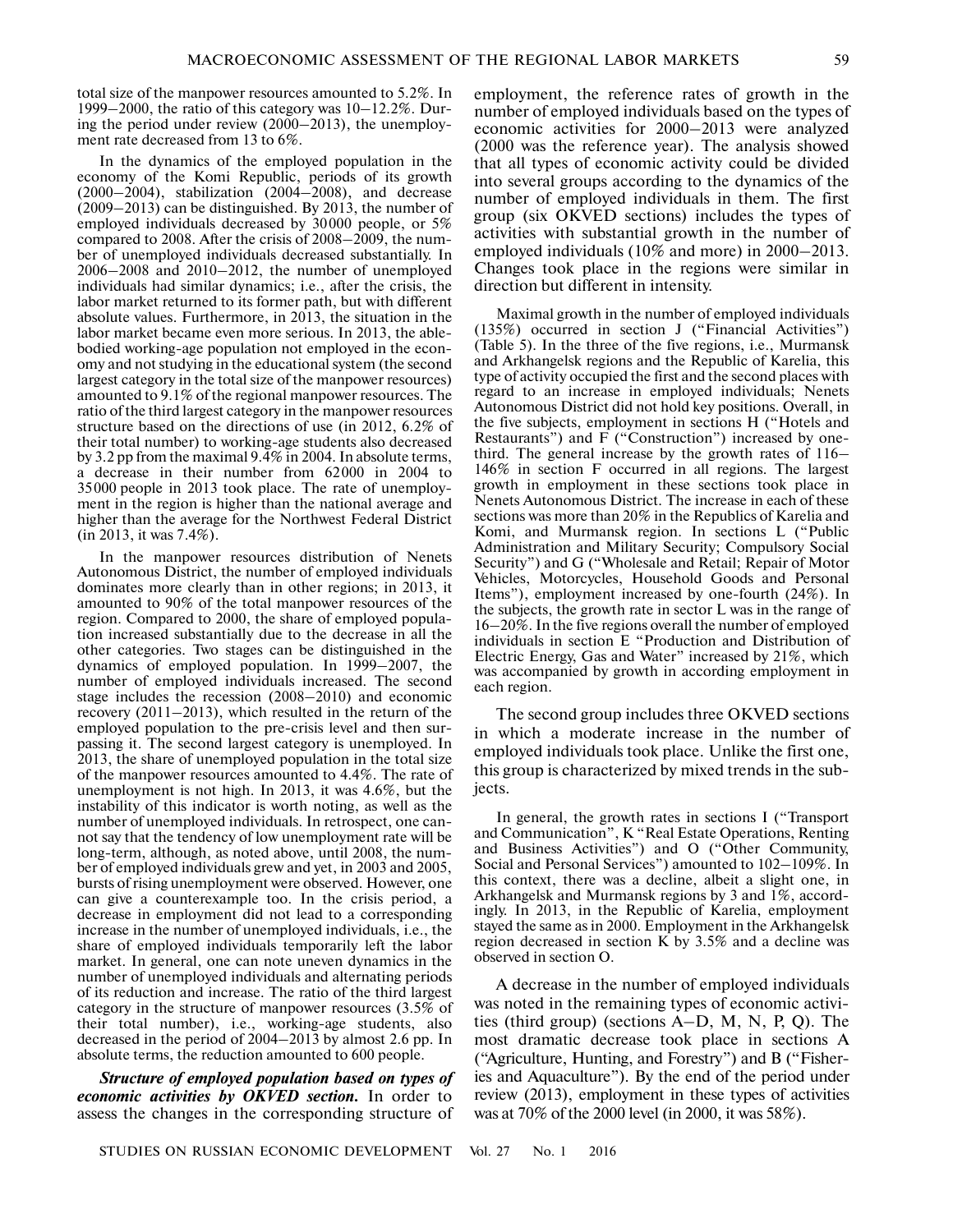|                                                                                                                                                             |                        |                    | Change in the number of employed individuals |               |                       |                                                          |
|-------------------------------------------------------------------------------------------------------------------------------------------------------------|------------------------|--------------------|----------------------------------------------|---------------|-----------------------|----------------------------------------------------------|
| Type of economic activity                                                                                                                                   | of Karelia<br>Republic | Murmansk<br>Region | Autonomous<br>District<br>Nenets             | Komi Republic | Arkhangelsk<br>Region | Regions of the<br>European part<br>of the Russian Arctic |
| Economy, total                                                                                                                                              | 90.7                   | 96.7               | 177.1                                        | 102.6         | 105.0                 | 100.5                                                    |
| Section A. Agriculture, Hunting, and Forestry                                                                                                               | 38.0                   | 46.4               | 72.8                                         | 66.6          | 64.4                  | 57.6                                                     |
| Section B. Fisheries, Hunting, and Aquaculture                                                                                                              | 157.0                  | 64.7               | 163.6                                        | 114.3         | 57.9                  | 69.7                                                     |
| Section C. Mining                                                                                                                                           | 82.6                   | 70.7               | 722.5                                        | 69.9          | 467.5                 | 88.8                                                     |
| Section D. Manufacturing                                                                                                                                    | 64.5                   | 74.9               | 92.5                                         | 83.7          | 100.3                 | 85.0                                                     |
| Section E. Production and Distribution of Electric Energy,<br>Gas, and Water                                                                                | 131.2                  | 105.3              | 235.6                                        | 116.7         | 135.1                 | 121.1                                                    |
| Section F. Construction                                                                                                                                     | 124.3                  | 121.1              | 342.6                                        | 146.0         | 116.0                 | 130.5                                                    |
| Section G. Wholesale and Retail Trade; Repair of Motor                                                                                                      |                        |                    |                                              |               |                       |                                                          |
| Vehicles, Motorcycles, Household Goods, and Personal<br>Items                                                                                               | 119.3                  | 115.1              | 104.7                                        | 125.1         | 137.1                 | 124.2                                                    |
| Section H. Hotels and Restaurants                                                                                                                           | 141.4                  | 133.1              | 547.0                                        | 121.2         | 121.6                 | 130.6                                                    |
| Section I. Transport and Communications                                                                                                                     | 100.0                  | 99.0               | 272.2                                        | 109.0         | 96.7                  | 102.0                                                    |
| Section J. Financial Activities                                                                                                                             | 142.3                  | 143.0              | 177.9                                        | 117.2         | 144.3                 | 135.6                                                    |
| Section K. Real Estate Operations, Rent and Services                                                                                                        | 113.3                  | 103.2              | 104.1                                        | 130.2         | 96.6                  | 109.4                                                    |
| Section L. Public Administration and Defense; Compulsory<br>Social Security                                                                                 | 117.6                  | 116.6              | 202.7                                        | 124.7         | 130.9                 | 123.7                                                    |
| Section M. Education                                                                                                                                        | 85.7                   | 84.0               | 105.7                                        | 88.5          | 99.9                  | 91.0                                                     |
| Section N. Health care and Social Services                                                                                                                  | 93.5                   | 89.8               | 132.7                                        | 102.8         | 107.5                 | 99.7                                                     |
| Sections O, P, Q. Other Community, Social and Personal<br>Services; Provision of Household Services; Activities of<br><b>Extraterritorial Organizations</b> | 75.0                   | 115.7              | 186.4                                        | 123.3         | 106.5                 | 106.7                                                    |

**Table 5.** Dynamics of the number of employed individuals by types of economic activities in the regions of the European part of the Russian Arctic, 2013, % of 2000

The largest decrease in section A took place in the Republic of Karelia: by 2013, the number of employed individuals in it decreased to 38% compared to 2000. Despite the general decline of employment in B sec tion, in the Republic of Karelia, Nenets Autonomous District, the Komi Republic the number of employed individuals in fisheries and aquaculture increased by 57.63% and 14% accordingly. The largest decrease in employment (in the section "Fisheries and Aquacul ture" – 42%) took place in the Arkhangelsk region.

In general, employment in sections C ("Mining") and D ("Manufacturing") decreased by 12–15%, while in M section ("Education"), it decreased by 9%. In section N ("Health and Social Services"), the growth rates of employment were close to zero. The Arkhangelsk region and Nenets Autonomous District showed an increase in employment in mining.<sup>4</sup>

There were no substantial changes in the structure of employment based on type of economic activity in the regions of the European part of the Russian Arctic. In 2000 and 2005, section D was in the first place with regard to the number of employed individuals and, in 2013, the first place was occupied by section G, while section D moved to the second place. In 2000, section

Regarding the latter, it can be assumed that the shifts in the other sections were directly determined by the growth in the number of employed individuals in the mining sector of the regional economy and related growth in the number of employed individuals in other industries, mostly infrastructural. By 2012, in Nenets Autonomous District, the number of employed individuals in section C amounted to 20%.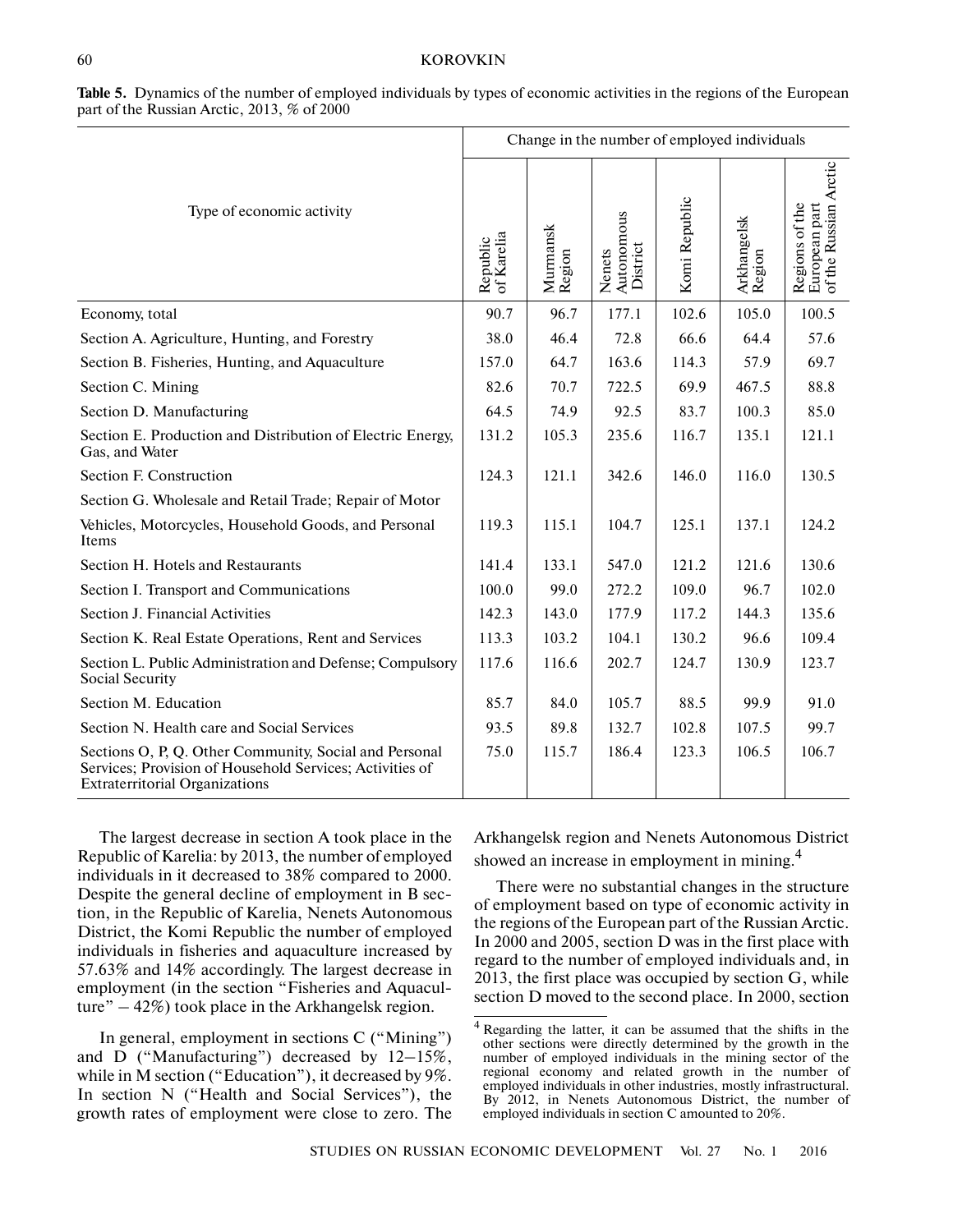J ("Financial Activities") and, in 2005 and 2012, sec tion B were characterized by the smallest ratio of the number of employed individuals. Sections I ("Trans port and Communications") (third place) and M ("Education") (fourth place) had stable positions in the structure of types of economic activities. Section A underwent the largest changes, i.e., it moved from the fifth place in 2000 to the ninth place in 2012 due to a drastic cut in the number of employed individuals. On the contrary, section L "Public Administration and Defense; Compulsory Social Security" moved from the eighth to fifth place.

In general, the ratios of the types of economic activities grouped according to the dynamics of the number of employed individuals in the regions of the European part of the Russian Arctic changed in the following way. Employed population was redistrib uted to the first group. The share increased from 30 to 37% due to a 7% decrease in the share of the types of activities included into the third group. The share of the second group of the types of economic activities with moderate rates of employment growth remained  $21 - 22\%$ .

For an integrated assessment of the intensity of the changes in the structure of employment by types of eco nomic activities the index of structural change was used [8], the dynamics of which is shown in Fig.  $3<sup>5</sup>$ 

The periods with unidirectional changes in the structure of employment by types of economic activities in the regions can be noted. Growing intensity of changes in the structure of employment was registered in 2001 and 2005, and 2010. In these periods the index reached its local max imums. In 2001, the sharp increase in the index was influ enced mostly by the change of the number of employed individuals in sections A, B, and C: "Agriculture, Hunting, and Forestry" and "Fisheries and Aquaculture" were losing employment, while the growth in employment was regis tered in "Mining." In 2005, an increase in the index was mostly due to the changes in the following sections: "Real Estate, Renting and Business Activities"; and "Manufac turing" (decrease in employment); "Construction" (increase in employment). For 2010, the following three sections can also be distinguished that dominated the growth in the index: "Other community, social, and per sonal services"; "Hotels and Restaurants", in which the number of employed individuals decreased; and "Public Administration and Defense; Compulsory Social Security" where the number of employed individuals increased com pared to the previous period.

The corresponding indices in the subjects are mostly characterized by similar fluctuations, but due to the regional specifics, deviations from the general tendency were observed, which in this case refers to the evaluation of shifts calculated for the five regions together.

*Unemployment.* The decrease in the number of unemployed individuals is characteristic for the regions under review; it amounted to 138000 people,

12 10 8 6 4  $\overline{\mathcal{L}}$  $^{0}$ <sub>2000</sub> 2001 2003 2004 2005 2007 2008 2009 2011 201  $I_E \times 100$ 2002 2006 2010 20<sub>1</sub> Year

**Fig. 3.** Dynamics of structural changes in employment by types of economic activities by regions of the European part of the Russian Arctic  $I_E$ , in 2000–2013:  $\Box$  Republic of **Fig. 3.** Dynamics of structural changes in employment by types of economic activities by regions of the European part of the Russian Arctic  $I_E$ , in 2000–2013:  $\Box$  Republic of Karelia; — Murmansk region;  $\blacklozenge$  Arkhang Karelia; — Murmansk region; ◆ Arkhangelsk region; —-Komi Republic;  $\triangle$  total for five regions.

or one-half of the number of unemployed individuals in 2000. According to our research (see, e.g., [12, 14]), the structural component of unemployment makes a significant contribution to the whole number of unemployed individuals, which is due to inequality in the labor supply and demand. An assessment of the regional unemployment rate in the economy of the Russian Federation has shown that, in the 2000s, it was 30–40% behind the total unemployment and, in the 2010s, it has stayed high. It is possible to regulate structural unemployment by the complex influence of the federal and regional governments on the demand and supply of labor and their qualitative characteris tics. In particular, migration policy (the move of the unemployed individuals from labor-surplus to labor deficit regions) is important in the decrease in the regional component of structural unemployment and the policy of changes in the structure of vacant jobs by opening new modern jobs and closing old obsolete and worn-out jobs. Table 6 presents assessments of the input of certain regions into the all-Russia regional structural unemployment, which is the difference between the ratio of the number of unemployed indi viduals in the regional labor market to the number of unemployed individuals in the all-Russia labor market and the ratio of the number of vacancies in the regional labor market and the number of vacancies in the all-Russia labor market (the indicator is 1%).

Additionally, the table present assessments of the number of unemployed individuals who arrived or departed from the region, which decreases structural unemployment in the Russian Federation while pre serving the regional structure of vacancies (indicator 2, thousands of people); as well as vacancies in the sub ject (a stated need for workers) and need to be changed

<sup>5</sup> Due to dramatic jumps in the dynamics of the index in Nenets Autonomous District that are much higher than the change in other regions, this region is not shown in the figure.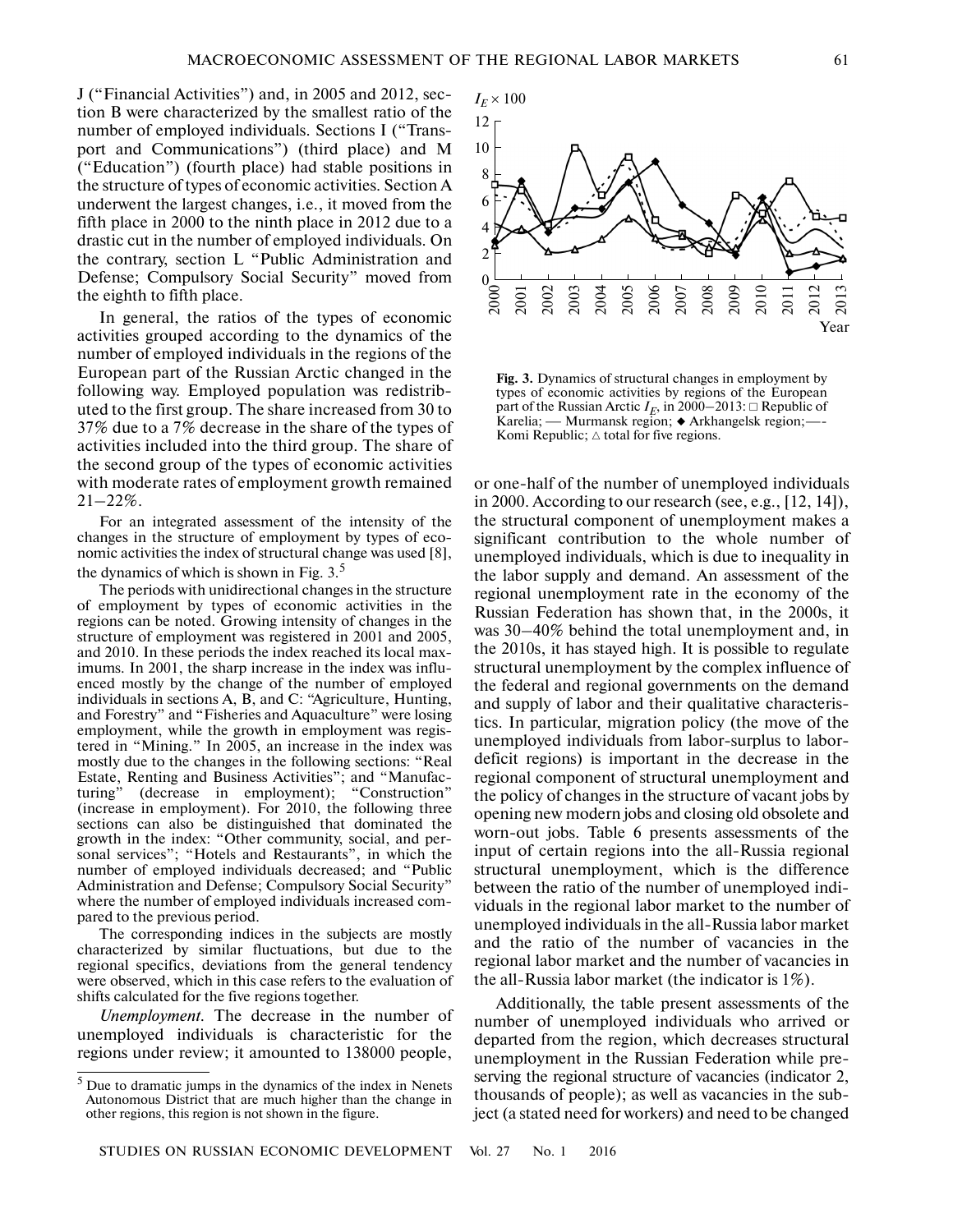## KOROVKIN

| Region (indicators)        | 2008     | 2009    | 2010    | 2011    | 2012    | 2013    |
|----------------------------|----------|---------|---------|---------|---------|---------|
| Republic of Karelia        |          |         |         |         |         |         |
| $\mathbf{1}$               | 0.23     | 0.16    | 0.23    | 0.19    | 0.15    | 0.25    |
| $\overline{2}$             | $-10.8$  | $-10.0$ | $-12.8$ | $-9.5$  | $-6.3$  | $-10.2$ |
| $\overline{3}$             | 2.1      | 1.2     | 1.4     | 1.4     | 1.3     | 2.1     |
| Arkhangelsk Region         |          |         |         |         |         |         |
| $\mathbf{1}$               | $-0.09$  | $-0.21$ | $-0.03$ | $-0.02$ | 0.06    | 0.15    |
| $\overline{2}$             | 4.3      | 13.3    | 1.6     | 1.1     | $-2.4$  | $-6.4$  |
| $\overline{3}$             | $-0.8$   | $-1.6$  | $-0.2$  | $-0.2$  | 0.5     | 1.3     |
| Komi Republic              |          |         |         |         |         |         |
| $\,1$                      | 0.0      | 0.14    | 0.20    | 0.06    | $-0.04$ | 0.05    |
| $\overline{2}$             | 0.2      | $-8.7$  | $-10.9$ | $-2.8$  | 1.7     | $-2.1$  |
| $\overline{3}$             | 0.0      | 1.1     | 1.2     | 0.4     | $-0.3$  | 0.4     |
| Murmansk Region            |          |         |         |         |         |         |
| $\mathbf{1}$               | $-0.22$  | $-0.47$ | $-0.52$ | $-0.17$ | 0.09    | 0.03    |
| $\overline{2}$             | $10.1\,$ | 29.6    | 28.9    | 8.5     | $-3.7$  | $-1.1$  |
| $\overline{3}$             | $-1.9$   | $-3.6$  | $-3.2$  | $-1.3$  | 0.7     | $0.2\,$ |
| Nenets Autonomous District |          |         |         |         |         |         |
| $\mathbf 1$                | $-0.05$  | $-0.06$ | $-0.07$ | $-0.03$ | $-0.01$ | $-0.01$ |
| $\sqrt{2}$                 | 2.3      | 3.5     | 3.9     | 1.4     | 0.4     | 0.4     |
| $\mathfrak{Z}$             | $-0.4$   | $-0.4$  | $-0.4$  | $-0.2$  | $-0.1$  | $-0.1$  |

**Table 6.** Imbalances in the labor markets in the regions of the European part of the Russian Arctic

(created or closed) under a current regional structure of unemployed population in order to eliminate struc tural unemployment (indicator 3, thousand people.).

According to the calculations, in 2008–2013, the Republic of Karelia was a stable labor-surplus region, which allows one to move a share of unemployed individuals to regions of the country with labor deficits in order to mini mize structural unemployment. There were 6300 (2012) to 12800 (2010) of these structurally unemployed individuals in the region, which comprised 27 and 40% of the total number of unemployed individuals in the region, accord ingly. An alternative measure of structural unemployment reduction is the creation of 1200–2100 additional vacancies in the Republic of Karelia. Up to 2011, the Arkhangelsk and Murmansk regions were labor-deficit regions, in the last two years all-country ratio of unemployed individuals surpassed the according ratio of vacancies in these regions. The Komi Republic was a labor-surplus region, except in 2012; in 2010, the largest emigration of unemployed population from this region was 11000 people, or one-fifth of the total unemployed population in the region, which would allow

one to liquidate structural unemployment. Nenets Autono mous District was characterized by an excess of the relative number of vacancies over the according share of unem ployed population over the whole period.

In reality, the territorial movement of working places and the economically active population (employed and unemployed population) took place simultaneously and continuously. Furthermore, the process of coordinating the unsatisfied supply and demand of labor cannot be reduced to merely seeking their quantitative correspondence. The policy of train ing employed population is equally important, as well as training and retraining the unemployed population to meet the needs of the economy in the manpower resources of necessary qualifications. Nevertheless, the resulting estimates provide guidance in determin ing the needs of the regions in the additional man power resources in the framework of the policy aimed at increasing labor force mobility [2, 3]. Estimates of the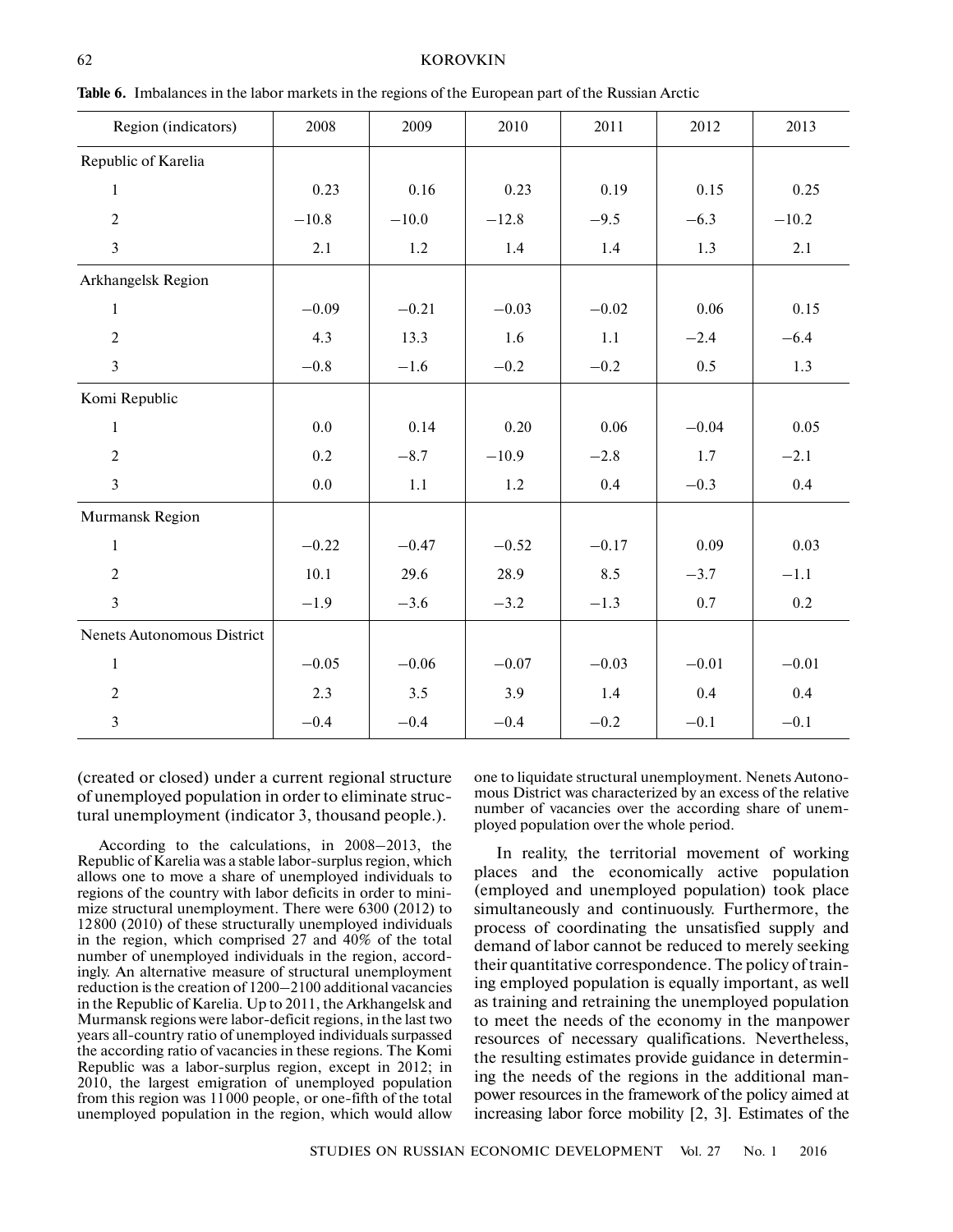number of vacancies can also serve as guidelines in implementing measures of creating highly productive working places at the federal and regional levels [15].

*Assessment of prospective dynamics and structure of the main indicators of regional manpower resources balances.* A prospective assessment of the dynamics of the basic parameters of the manpower resources bal ance is possible under the assumption of maintaining the main tendencies that prevail in the retrospective period. An inertial forecast of balance indicators was made in two versions depending on the length of the base period, i.e., 1998–2013 (version 1) and 2002–2013 (version 2). We repeatedly used this approach to ana lyze the dynamics of basic indicators of employment sector and labor market of Russia and its regions (see, e.g., [10, 12]). A comparison of the results with the estimates of the forecast manpower resources balance developed by the Ministry of Labor and Social Protec tion of the Russian Federation shows that they are close enough in a number of positions [13]. The aver age version of the Federal State Statistics Service of demographic forecast was taken as a basis. According to it, in the medium-term Russia will enter the period of the most intensive working-age population decrease: in 2014–2015, it will decrease by about 1 million people a year and, in 2016, it will decrease by 1.1 million. A significant decrease in the number of working-age population is also expected in 2017– 2018. Overall, the preservation of retrospective ten dencies means a fairly optimistic assessment of the prospective state of the employment sector and labor market.

As calculations for the regions of the European part of the Arctic have shown, a prospective decrease in the labor force number and its certain categories is the largest in consideration of the tendencies formed in a shorter period, i.e., in 2002–2013. The more pro nounced consequences of the crisis of 2008–2009 in the modern tendencies play a certain part in this decrease (for the longer long-term tendency, the effect is partly neutralized by the former dynamics). The cal culations showed that, in the regions of the European part of the Russian Arctic, except the Nenets Autono mous District, the size of the manpower resources will continue to decrease (Fig. 4).

In both versions, the largest relative decrease in manpower resources took place in the Komi Republic, while the smallest one is projected in the Republic of Karelia. Unfavorable demographic tendencies are still the key factors that determine the prospective decrease in the size of the manpower resources in the regions. According to the medium scenario of the Federal State Statistic Committee's demographic forecast, by 2020, the number of working-age labor force in the regions of the European part of the Russian Arctic will decrease by 330000 people, or by 15% compared to 2013.



**Fig. 4.** Assessment of prospective dynamics of the size of the manpower resources by versions  $\blacklozenge$  Russian Federation,  $\blacktriangle$  NEFD,  $\square$  Republic of Karelia,  $\blacktriangle$  Komi Republic,  $\triangle$ **Fig. 4.** Assessment of prospective dynamics of the size of the manpower resources by versions  $\bullet$  Russian Federation,  $\blacktriangle$  NEFD,  $\Box$  Republic of Karelia,  $\blacktriangle$  Komi Republic,  $\triangle$  Nenets Autonomous District (NAD), — A region (without NAD), and  $\blacksquare$  Murmansk region.

In the Murmansk region*,* by 2020, the working-age pop ulation will decrease by 75000 people, or by 18% compared to 2013. According to the forecast, the working-age popula tion will amount to only 55% of its number in 1990. Accord ing to the version 1 of the forecast, by 2020, the manpower resources of the region will decrease by 6.7%, or 35000 peo ple. According to version 2, the manpower resources will decrease by 50000 people, or 9.4% (Table 7).

The size of the employed population in the economy will decrease by 3.7–4.4% depending on the version. The number of other categories of labor force is also decreasing. According to version 1, the number of students will decrease by 9.5%, and according to version 2, it will decrease by nearly 25%.<sup>6</sup> According to both versions, the number of unemployed individuals will decrease, but the rates of decrease are also quite different. According to the tenden cies of 1998–2013, by 2020, the number of unemployed individuals will decrease by 41% and, if the tendencies of

 $6$  This is due to the fact that, beginning from 2004, the number of working-age students in the region has constantly decreased, while version 1 considers only the tendencies of longer periods, including time when the according indicator is growing.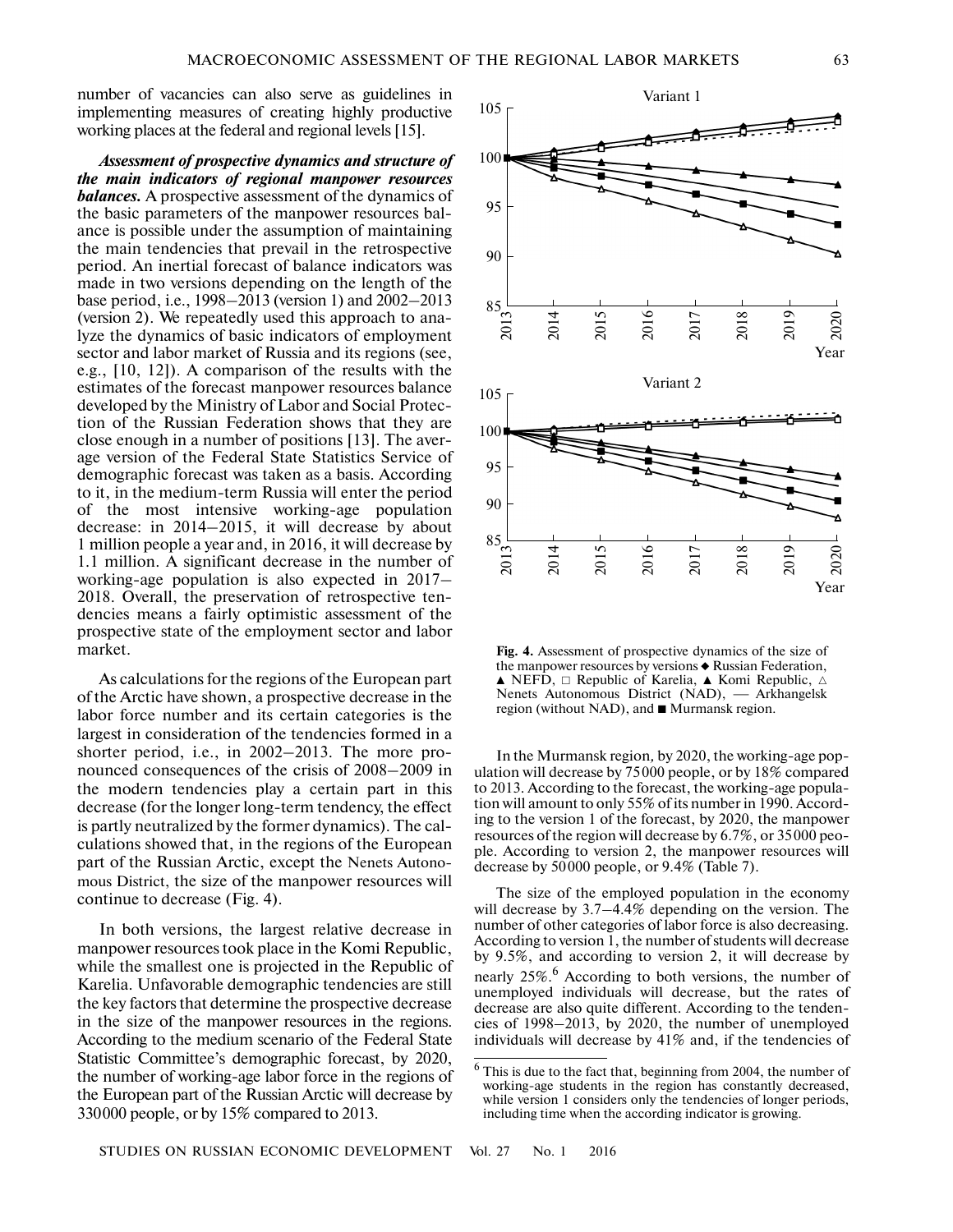## KOROVKIN

| Structure of manpower resources                                                                                        | Murmansk<br>Region |                | Arkhangelsk<br>Region |                | Republic<br>of Karelia |                | Komi<br>Republic |                | Nenets Autono-<br>mous District |       |
|------------------------------------------------------------------------------------------------------------------------|--------------------|----------------|-----------------------|----------------|------------------------|----------------|------------------|----------------|---------------------------------|-------|
|                                                                                                                        | 1                  | $\overline{2}$ | 1                     | $\overline{c}$ | 1                      | $\overline{2}$ | 1                | $\overline{2}$ | $\mathbf{1}$                    | 2     |
| Manpower resources                                                                                                     | 93.3               | 90.6           | 95.1                  | 92.6           | 97.3                   | 93.9           | 90.4             | 88.3           | 111.1                           | 110.6 |
| Employed population in the econ-<br>omy, total                                                                         | 96.3               | 95.6           | 98.0                  | 96.8           | 100.2                  | 97.4           | 92.4             | 93.1           | 104.4                           | 105.0 |
| Working-age day-release students                                                                                       | 90.4               | 78.2           | 89.4                  | 77.6           | 95.4                   | 78.5           | 89.1             | 76.0           | 83.7                            | 75.6  |
| Able-bodied working-age popula-<br>tion not employed in the economy<br>and not studying in the educa-<br>tional system | 77.8               | 61.4           | 79.1                  | 70             | 82.7                   | 75.5           | 80.6             | 55.9           | 93.7                            | 68.8  |
| Unemployed population                                                                                                  | 58.9               | 75.8           | 68.3                  | 78.3           | 72.5                   | 88.5           | 74.9             | 86.6           | 79.2                            | 85.1  |
| Foreign labor migrants                                                                                                 | 67.6               | 111.1          | 51.3                  | 105.6          | 98.1                   | 89.8           | 89.6             | 79.5           | 122.1                           | 109.4 |

**Table 7.** Assessment of prospective size of the manpower resources in the European part of the Russian Arctic and their distribution by spheres of activities, 2020, % of 2013 by versions 1 and 2

1998–2013 continue, by 2020, unemployment will decrease by about 25%. The assessment of changes in the structure of employed population shows that, despite the decrease in employment in the region's economy as a whole, an increase in the number of employed individuals is expected in several types of economic activities and, in sections J and L, for example, the increase is expected to be very signifi cant.

In the Republic of Karelia by 2020, the working-age population will decrease by 47000 people, or by 12.5% compared to 2013. According to Federal State Statistic Committee forecast, in 2020, the number of working-age population will amount to 70% of the number of 1990.

According to both versions, the manpower resources will decrease and, according to version 2, more intensively (i.e., for the tendencies of 2002–2013). According to version 1, by 2020, the manpower resources will decrease by 2.5% or 10000 people; according to version 2, it will decrease by 24000 people, or by 6% (Table 7). The number of employed individuals in the economy of the Republic of Karelia will actually stabilize if the tendencies of the longer period con tinue (version 1) and, with modern tendencies (version 2), it will decrease by 2.6%. The number of the remaining labor force categories will also decrease, but the assessment of the rates of decrease differs for each version. For instance, according to version 1, the number of students will decrease by 4% and, according to version 2, by almost 22%. Accord ing to the tendencies of 1998–2013, the number of unem ployed individuals will decrease by almost 30% and, if the tendencies of 2002–2013 continue, by 2020, unemploy ment will decrease by only 12%.

In the future, the structure of distribution of employed individuals population by types of economic activities will also change. A significant decrease in the number of employed individuals is forecasted in the sections "Agricul ture, Hunting, and Forestry," "Mining," and "Manufactur ing." Despite the general decrease, growth in the number of employed individuals is expected in several sections and, in "Wholesale and Retail Trade; Repair of Motor Vehicles, Motorcycles, Household Goods and Personal Items,' "Financial Activities," in "Public Administration and Defense; Compulsory Social Security," the decrease is sig nificant.

In the Arkhangelsk region, in 2020 compared to 2013, the working-age population will decrease by 16% or, according to the medium version of the forecast of the Fed eral State Statistical Committee, by 112000 people. In the forecast period, the size of the labor force in the region will decrease according to both versions; according to version 1, it will decrease by 5% and, according to version 2, it will decrease by 8% (Table 7). The number of employed individ uals in the economy of the region will decrease by 2% according to version 1 and by 3.2% according to version 2. The number of unemployed individuals will decrease fairly significantly according to both versions. The number of other categories of labor force is also decreasing, only by different rates depending on the version. According to the dynamics of the number of employed individuals, the types of economic activities can be divided into several groups as follows: group 1, in which a significant increase in the num ber of employed individuals is expected; group 2, in which stabilization is expected; group 3, in which a moderate decrease is expected; and group 4, in which a significant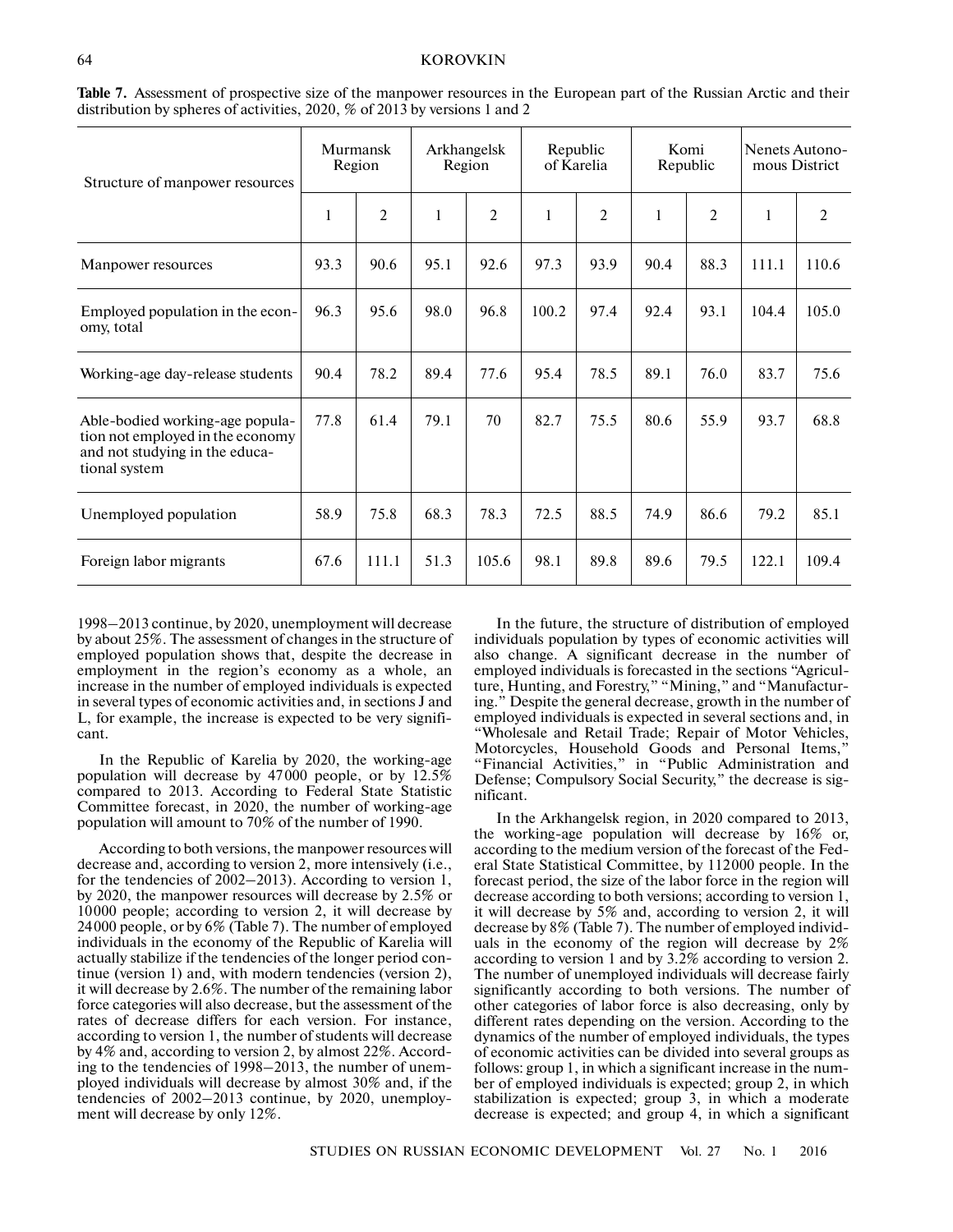decrease in employment is expected. Depending on the ver sion considered, the lists of economic activities attributable to a given group are somewhat different.

By 2020, the working-age population of Nenets Auton omous District will decrease by 7%. In forecast period, the manpower resources of the region will increase according to each version (Fig. 4 and Table 7). If the tendencies of the longer period (version 1) continue, the number of employed individuals in the economy will increase by 6.9% (1700 peo ple) by 2020. If the modern tendencies continue (version 2), the increase will amount to 7.6%. The number of other cat egories of the manpower resources will also decrease, only by different rates depending on the version. The population of unemployed individuals will decrease according to both versions with only slight differences between them. In retro spect, regardless of the scenario, a further decrease in those types of economic activities where it took place is fore casted, i.e., sections A, D, G. The maximal growth in employment is expected in section I ("Transport and Com munications"), where employment can grow by 25–30%.

In the Komi Republic, by 2020, a decrease in the work ing-age population by 95000 people, or by 17% (compared to 2013) will seriously affect the provision of the region with its own manpower resources. Depending on the version, the manpower resources will decrease by 9–12% (Table 7). In this context, the number of employed individuals in the economy of the Komi Republic will inevitably decrease, but at a more moderate pace than the size of the manpower resources. If the tendencies of the longer period (version 1) continue, employment will decrease by  $7.6\%$  ( $-33000$  people), if the modern tendencies continue (version 2), i.e., by 6.9% (–30000 people). Thus, one can say that the choice of these tendencies does not fundamentally affect the dynam ics of the employed population. For other categories of the manpower resources, the choice of the tendencies is of prin cipal importance. According to version 1, the number of students will decrease by  $11\%$ , and according to version  $2$ almost by 24%. The number of employed individuals will decrease according to both versions. In accordance with the tendencies of 1998–2013, the number of unemployed indi viduals in the long term (till 2020) will decrease by 25% and, if the tendencies of 2002–2013 continue, it will decrease by only 15%.

The decrease in employment is forecast in the most OKVED sections. According to version 1, employment will decrease in all sections. In certain sections, such as section A ("Agriculture, Hunting, and Forestry"), and C "Mining" decrease in employment can amount to 20%. In version 2, the predictive assessment for a number of industries are a lit tle more optimistic (which is determined by the smaller decrease in the total number of employed individuals), in particular the increase in employment in "Construction" is not excluded. On the other hand, version 2 suggests a higher differentiation of types of economic activities based on the dynamics of employed individuals. For instance, in sections A ("Agriculture, Hunting, and Forestry") and M ("Educa tion"), the number of employed individuals will decrease more intensively.

Prospective dynamics of the basic indicators of the manpower resources balance is highly dependent on whether or not and to what extent a given investment project will be implemented (first of all, with regard to mining) in the Arctic Region. Therefore, inertial assessment of the dynamics and structure of the basic

indicators of manpower resources balance is largely conditional. Rather, it can be seen as a certain bench mark in which the formation of the tendencies of the previous period are taken into account. However, actual values can deviate significantly from the bench mark in the changed socioeconomic conditions. In the retrospective period, the tendency of the increasing importance of mining has already emerged, i.e., it was taken into account in the inertial forecast; further more, in the nearest future with increased attention to the development of the Arctic shelf, this tendency will be probably be enhanced.

\*\*\*

The analysis showed significant changes in the manpower resources structure in the European part of the Russian Arctic both by sources of formation and by directions of use. The able-bodied working-age popu lation is definitely still the key source of the formation, but the role of another source, i.e., of employed indi viduals outside the working age (6–8% of the size of the manpower resources) has increased. High indica tors of unemployment are a pressing issue in the regions under review. The unemployment rate in these regions is higher than average in the Northwestern Federal District than in the overall Russian economy. Labor migration tendencies have an even more telling impact on the state of the regional labor markets, including commutation and rotational migration as the most mobile part of manpower resources outside their regions of permanent residence. An analysis of the number and directions of migration of this part of domestic migrants allows to further study the specifics of regional labor market interrelations, sources (actual and potential) of additional labor supply, as well as its outflow. Furthermore, the problems of domestic labor migration are related to solving the unemployment problem and decreasing the share of the structural component as a result of increasing the territorial mobility of the population and the labor force, includ ing through targeted measures in the form of monetary benefits. The cut (failure) of partial government financing of population expenditures associated with moving from one region to another in the context of the crisis will, if not increase, then at least preserve regional structural unemployment.

Based on inertial forecast assessments of prospec tive dynamics of the manpower resources and the employed population show that, in the context of unfavorable demographic tendencies in the European part of the Russian Arctic, except Nenets Autonomous District, they are still decreasing. Furthermore, the inertial assessment of the dynamics of labor market indicators does not take into account the conse quences of the current deterioration of economic con-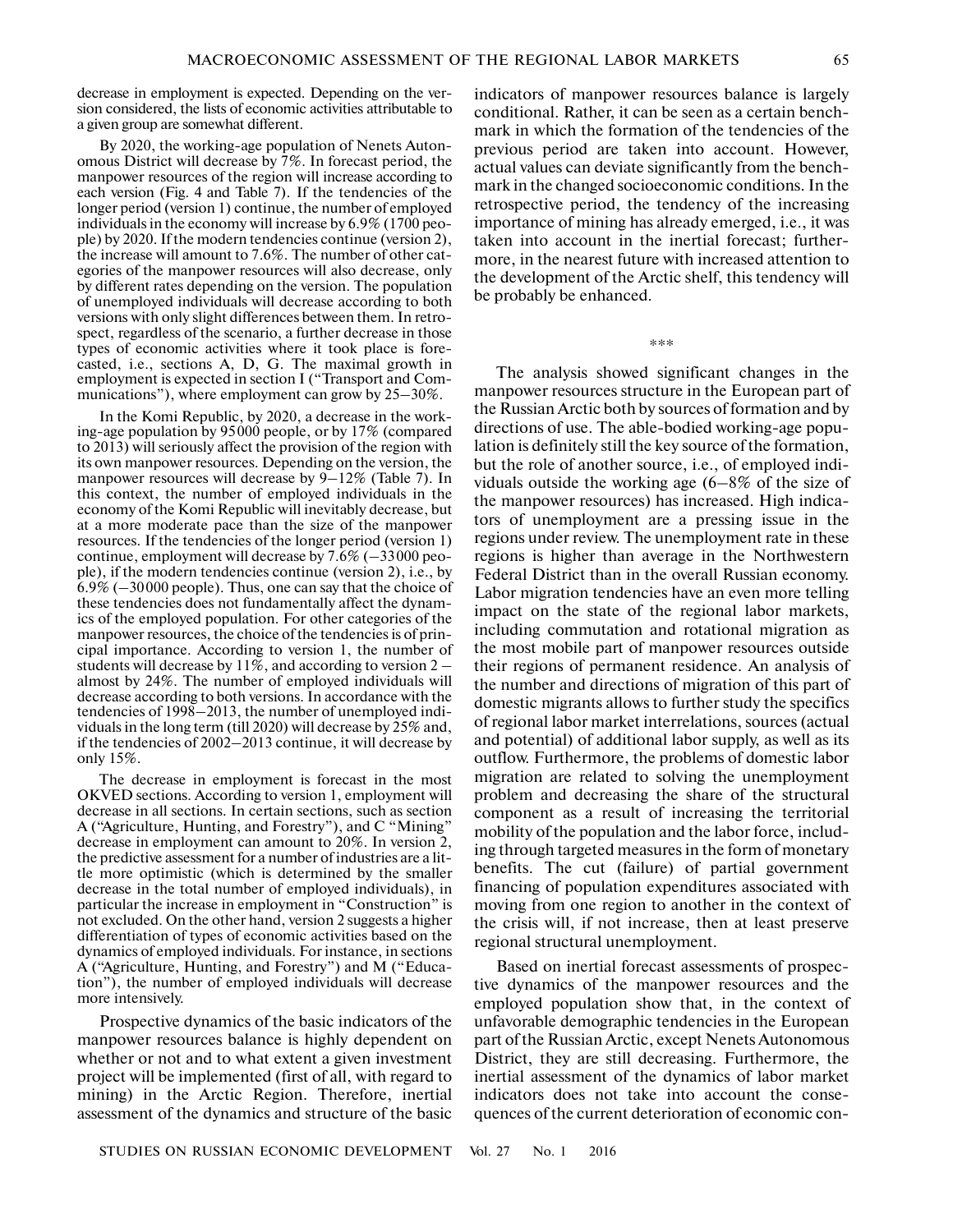ditions. At the same time, decreased GDP and invest ment growth rates will affect regional labor markets. In turn, a substantial decrease in the rates of production can lead to a noticeable (at least at the local and regional levels) number of individuals released from the labor force.

In addition, the range of changes in the rate of unemployment depends on the range of structural imbalances in the regional labor markets (see assess ments of regional structural unemployment) and their mitigation by means of government policy measures implementation. Lately, despite the rather small rate of unemployment, great efforts have been made at the federal and regional levels in the sphere of employ ment policy aimed primarily at balancing the labor supply and demand, at reduction of tensions in certain local labor markets (regional, sectoral).

In integrated assessment of the dynamics of the number and qualitative composition of manpower resources of the regions and their projective dynamics it is especially important to provide their scientific support in the form of reported and projective man power resources balance. The relevance of forecasting and analytical developments in employment and the labor market continues unabated, particularly with growth in public and scientific interest in this sphere; the regular development of projected manpower resources balances of the Russian Federation is one of the results. There are other directions of improvement in this forecasting instrument as well. It is necessary to consider the development of manpower resources bal ances for the long run and probably of more detailed (to the levels of subsections of the types of economic activities) at the initial stage, especially of sections C and D. In view of the relevance of providing the econ omy with qualified specialists, it is advisable to develop a forecast of the number of working-age students sep arately for different levels of professional education. A failure to develop the forecast manpower resources balance for the whole of the Russian Federation and its regions will lead to a narrowing of the forecasting hori zons, reduce the possibilities of regulating the labor market via implementing measures, including those of a proactive nature, will lead to increased uncertainty in the labor market and will complicate the process of balancing of labor supply and demand. Measures of labor market regulation do not necessarily have to be highly specialized and precisely anti-crisis; they could be of an integrated macroeconomic character. For instance, imposing universal civic duty in the Russian Federation could balance the rights and obligations of citizens, as well as promote social ideas of national unity and of new, socially useful standards of behavior, especially for the younger generation.

## REFERENCES

- 1. V. V. Ivanter, O. N. Kozhemyako, and D. B. Kuvalin, "Long-term socioeconomic development of the Far East and Transbaikalia: main problems and tasks," Stud. Russ. Econ. Dev. **24** (4), 301–308 (2013).
- 2. V. V. Ivanter, M. N. Uzyakov, M. Yu. Ksenofontov, A. A. Shirov, V. S. Panfilov, O. J. Govtvan, D. B. Kuva lin, and B. N. Porfiriev, "The new economic policy-the policy of economic growth," Stud. Russ. Econ. Dev. **24** (6), 501–510 (2013).
- 3. A. R. Bakhtizin and E. V. Akinfeeva, "Comparative estimates of innovation potential of the regions of the Russian federation," Stud. Russ. Econ. Dev. **21** (3), 275–281 (2010).
- 4. V. V. Ivanter, V. N. Leksin, and B. N. Porfiriev, "Arctic megaproject in the system of state interests and gover nance," Probl. Anal. Gos.-Uprav. Proekt. Teoriya. Praktika. Metodologiya **7** (6 (38)), (2014).
- 5. V. V. Ivanter, V. N. Leksin, and B. N. Porfiriev, "Con ceptual and methodological principles of program tar get management of development of Russian Arctic," in Strategic Priorities of Development of Russian Arctic, Ed. by V. V. Ivanter (Nauka, Moscow, 2014).
- 6. A. G. Korovkin, I. N. Dolgova, E. A. Edinak, and I. B. Korolev, "Territorial mobility of national working force in European part of Russian Arctic," in *Proceed ings of the Eleventh All-Russian Scientific-Practical Internet-Conference "Demand and Offer on Labor Mar ket of Educational Service in Russian Regions," October 29–30, 2014* (Petrozavodsk State University, Petroza vodsk, 2014), Book 1.
- 7. Resolution no. 257 of the Russian Federation Govern ment of March 20, 2015 "On changes in Resolution no. 800 of the Russian Federation Government of Sep tember 12, 2013." http://www.consultant.ru/docu ment/cons\_doc\_LAW\_176994/. Cited May 6, 2015.
- 8. A. G. Korovkin, *Dynamics of Employment and Labor Market: Problems of Macroeconomic Analysis and Fore casting* (MAKS Press, Moscow, 2001) [in Russian].
- 9. A. G. Korovkin, I. N. Dolgova, and I. B. Korolev, "Consequences of the inertial development of the labor potential in the Russian Federation," Stud. Russ. Econ. Dev. **22** (6), 637–649 (2011).
- 10. A. G. Korovkin, I. N. Dolgova, and I. B. Korolev, "Regional employment at the structurally unbalanced Russian labor market," Sluzhba Zanyatosti, No. 9, (2012).
- 11. Federal law no. 425-FZ of December 22, 2014 "On changes in the Law of Russian Federation "On employ ment in Russian Federation" to improve mobility of labor forces and repeal of several provisions of legislative acts of Russian Federation." http://www.pravo.gov.ru. Cited December 23, 2014; Rossiiskaya Gazeta, No. 293, (2014); Sobranie Zakonodat. Ross. Fed., No. 52, part 1, Art. 7536, (2014).
- 12. Federal law no. 465-FZ of December 29, 2014 "On changes in the second part of Tax Legislation of Russian Federation." http://www.pravo.gov.ru. Cited Decem ber 29, 2014; Rossiiskaya Gazeta, No. 299, (2014); Sobranie Zakonodat. Ross. Fed., No. 1, part 1, Art. 18, (2015).